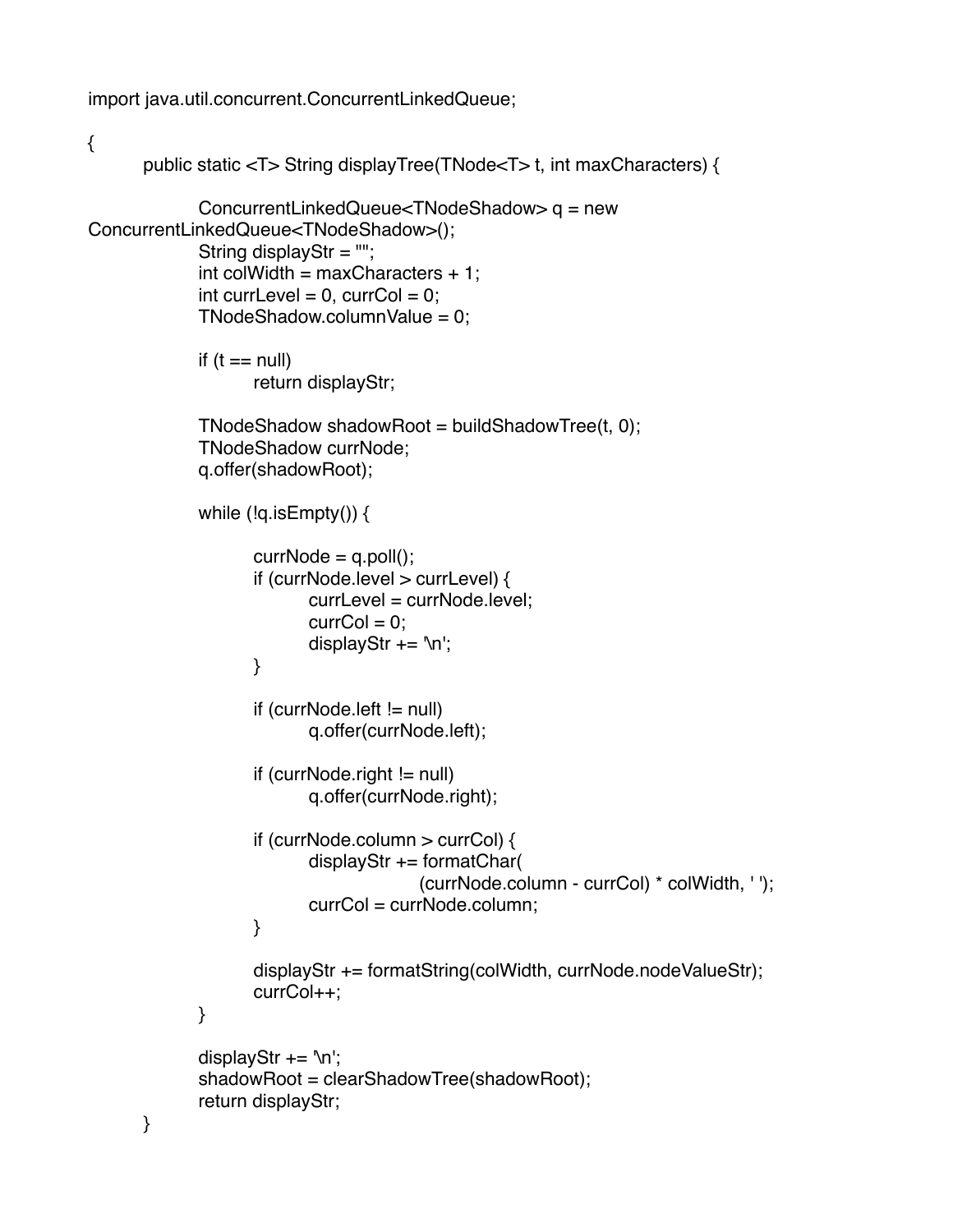private static <T> TNodeShadow buildShadowTree(TNode<T> t, int level) {

```
TNodeShadow newNode = null;
            if (t != null) \{newNode = new ThodeShadow();newNode.left = buildShadowTree(t.left, level + 1);newNode.nodeValueStr = t.value.toString();
                  newNode.level = level;
                  newNode.column = TNodeShadow.columnValue;
                  TNodeShadow.columnValue++;
                  newNode.right = buildShadowTree(t.right, level + 1);. The state \{ \}return newNode;
      }
      private static TNodeShadow clearShadowTree(TNodeShadow t) {
```

```
if (t != null) \{t. left = clearShadowTree(t. left);
       t.right = clearShadowTree(t.right);
       return null;
! ! } else
       return null;
```

```
}
```

```
private static String formatString(int w, String s) {
```

```
int sLength = s.length();
       if (sLength >= w)
              return s;
       String str = ";
       for (int i = 0; i < w - sLength; i++)
              str += " "str += s;return str;
}
private static String formatChar(int w, char ch) {
       String str = ";
       for (int i = 0; i < w - 1; i++)
              str + = " "
```